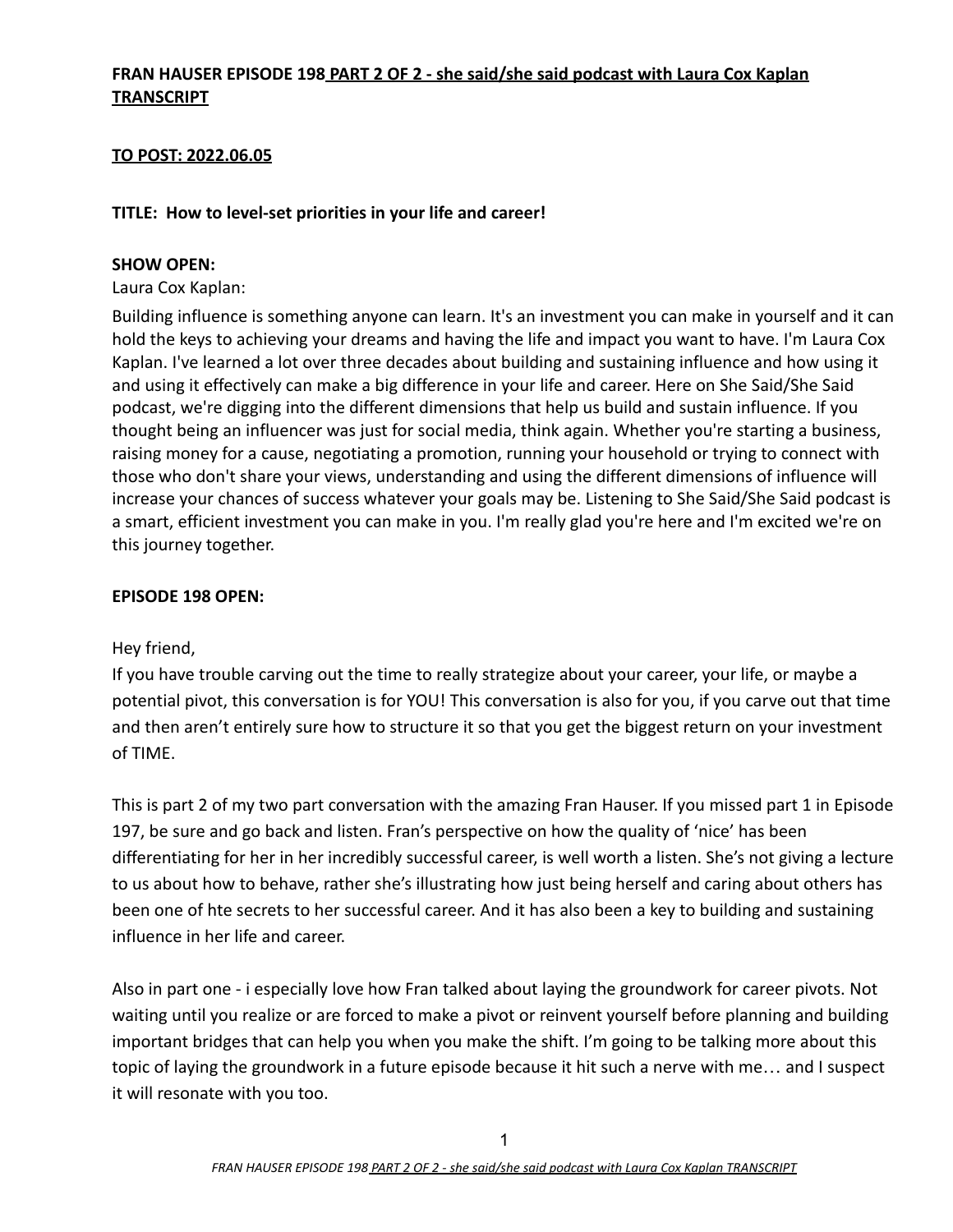Before we jump into today's conversation…. Here's a bit of background on Fran --- her career started in finance at my former firm PwC, then onto corporate roles at Coca Cola, Moviefone, aol time warner, then into media -- People, in style, and entertaininet weekly. At the peak of Fran's corporate and media career -- she decided to break out on her own to coach, mentor and invest in female founded companies. To date, she's invested in about 30 of them, including a few whose founders have joined us here at she said/she said podcast .

Fran is also the author of two terrific books "The Myth of hte Nice Girl: Achieving a Career you love w/out becoming a peson you hate." And more recently, "Embrace the Work, Love your career: a guided workbook for realizing your career goals with clarity, intention and confidence."

This workbook, friend, is a great one to take if you have a few solo days this summer -- or can carve out a few chunks of time for yourself during a get away. I think you'll find it well worth the time. And obviously the more time you are able to spend thinking about the questions Fran poses in the book, the more value you're likely to get. I have my own copy of Fran's book already packed in my suitcase and will be working through these questions myself this summer. I know they will spark lots of ideas not only for me, but that I can share with you as well….so stay tuned for that.

Now today in Ep198, part 2 of my conversation with Fran Hauser -- we'll pick up right where we left in episode 197 and dig into the "Embrace the Work, love your career" workbook. We'll talk about the four key areas that Fran says can have an outsized impact on your career, and how to strugcture and manage your priorities accordingly. We also talk a lot about building in time for reflection and why that matters.

Fran and I also talk about why we say yes when we really need to say no. And finally, a key piece of advice for developing a differentiated pitch for yourself or your business. All that and more in today's episode.

As always friend, you'll find additional takeaways, notes, and links to things we talk about in the conversation in the show notes for this episode. Episode 198. The best place to get those show notes is on the she said/she said podcast .com website. There you will also find a full transcript of this conversation -- actually all of our conversations. So be sure to check those things out as well. For now, here is my conversation with the amazing Fran Hauser

# **CONVERSATION [PART 2 OF 2]**

Laura Cox Kaplan:

I would love to pivot and get into more of the meat of the new book, Embrace The Work, Love Your Career. You have structured this book around six key topics. Let's dig into the structure and why you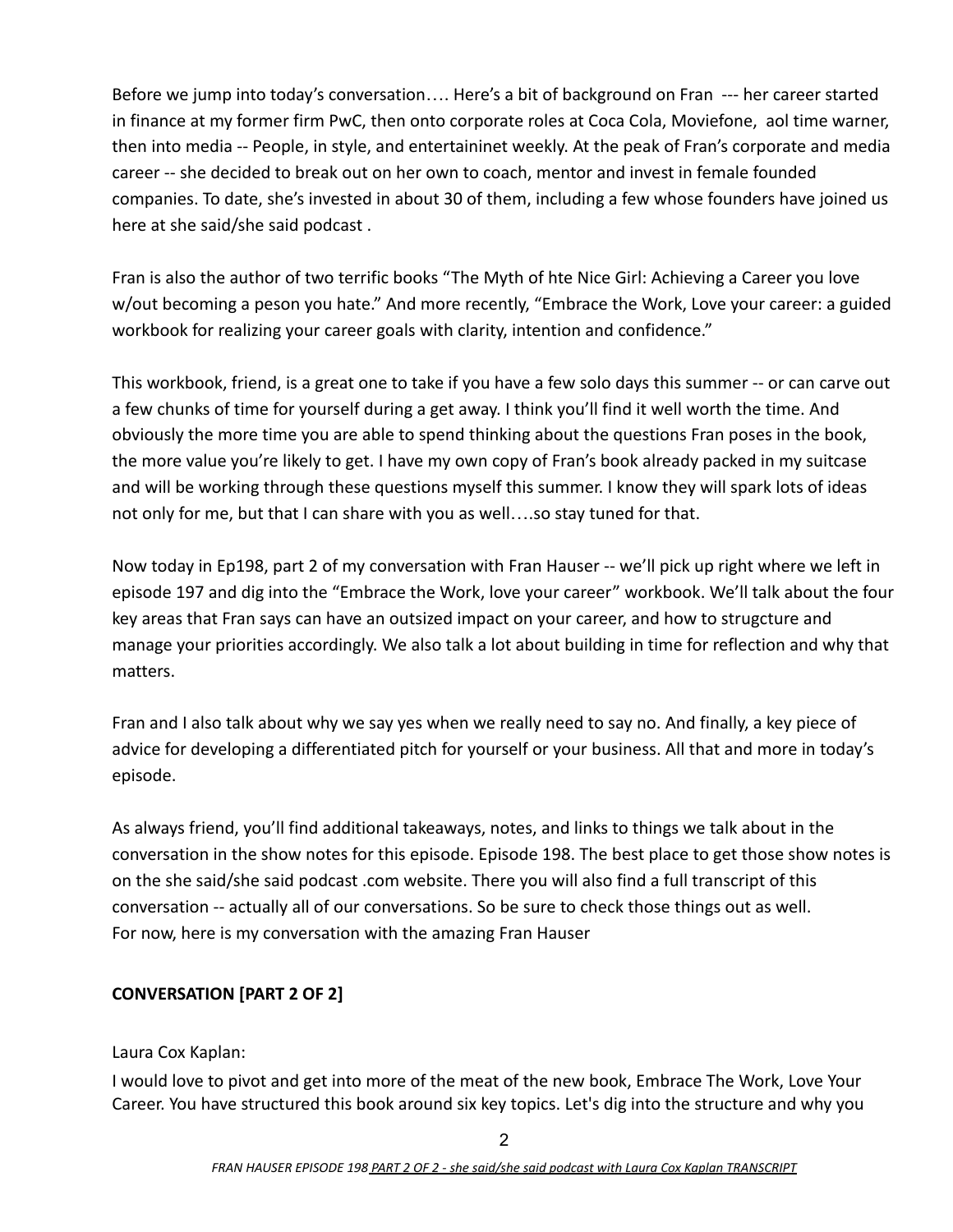decided to organize it the way that you did. You've actually touched on a number of different themes already in telling your story, but let's talk about how it's organized.

### Fran Hauser:

Yeah. So there are six sections. The first section is called, fall in love with your career. And that section really, it's a lot of reflecting on what's working for you and what's not working for you. What are the parts of your current job that you really enjoy? What are the parts that you dread? What are the parts that you're good at? And what are the parts that you feel really valued for? So it's a lot of exercises with the intention of by the end of this section, being able to really visualize a career that you love, really being able to envision that. And then the second section is designing your career action plan, which will help you actualize that vision. So the career action plan gets really nitty gritty.

This is really where you're coming up with your, I alluded before to this idea of skills, personal brand, connections and value creation at work. Those are the four big areas for me. When I feel like I focused on those areas, it's had an outsized impact on my career. So I encourage women to create one goal in each of those four areas. And again, there's lots of exercises to help you come up with what that goal could be, could look like. Section three, create time and space. Great, you have these goals, but if you don't have the time and the bandwidth and the emotional space to actually work on it, they're never going to get done. So this section's really important. I feel like this could be a book in and of itself, right?

Laura Cox Kaplan:

Absolutely.

## Fran Hauser:

This is all about setting boundaries, taking stuff off your to-do list, creating a to-don't list, really getting you laser focused on making sure that you're carving out time to focus on your career action plan. So it's not that you're just heads down doing your work. Right? But you're thinking bigger picture about your career. Section four is know your value. So this is all about feeling self-assured and feeling confident, which we know there's a huge confidence gap between men and women. We've spent a lot of time talking about that and I really want women to feel that they can do this. Section five, build your dream team. You don't need to go through your career journey alone, and the idea of having people in your life that are going to be there for you, whether they're formal mentors, whether they're champions, whether they're your peers, your friends, your colleagues. And then the last section reflect and reset.

I really get into mindfulness and how important mindfulness is, so that you're really going through your career in a way that's very intentional and that you're not just in autopilot mode. And so I really get into like, what are some just mindfulness practices that you can integrate into your day that are very doable? And so at that… and the other thing that I'll say about the structure that I really love is at the end of each section, there's a meditation that you can read, or you can listen to, you just scan the QR code if you want to listen to me reading it. And there's also a coloring break, there's a mandala, and there's just room for drawing and doodling, because I think it's really important when you end a section to pause and reflect versus just jumping into the next section.

Laura Cox Kaplan: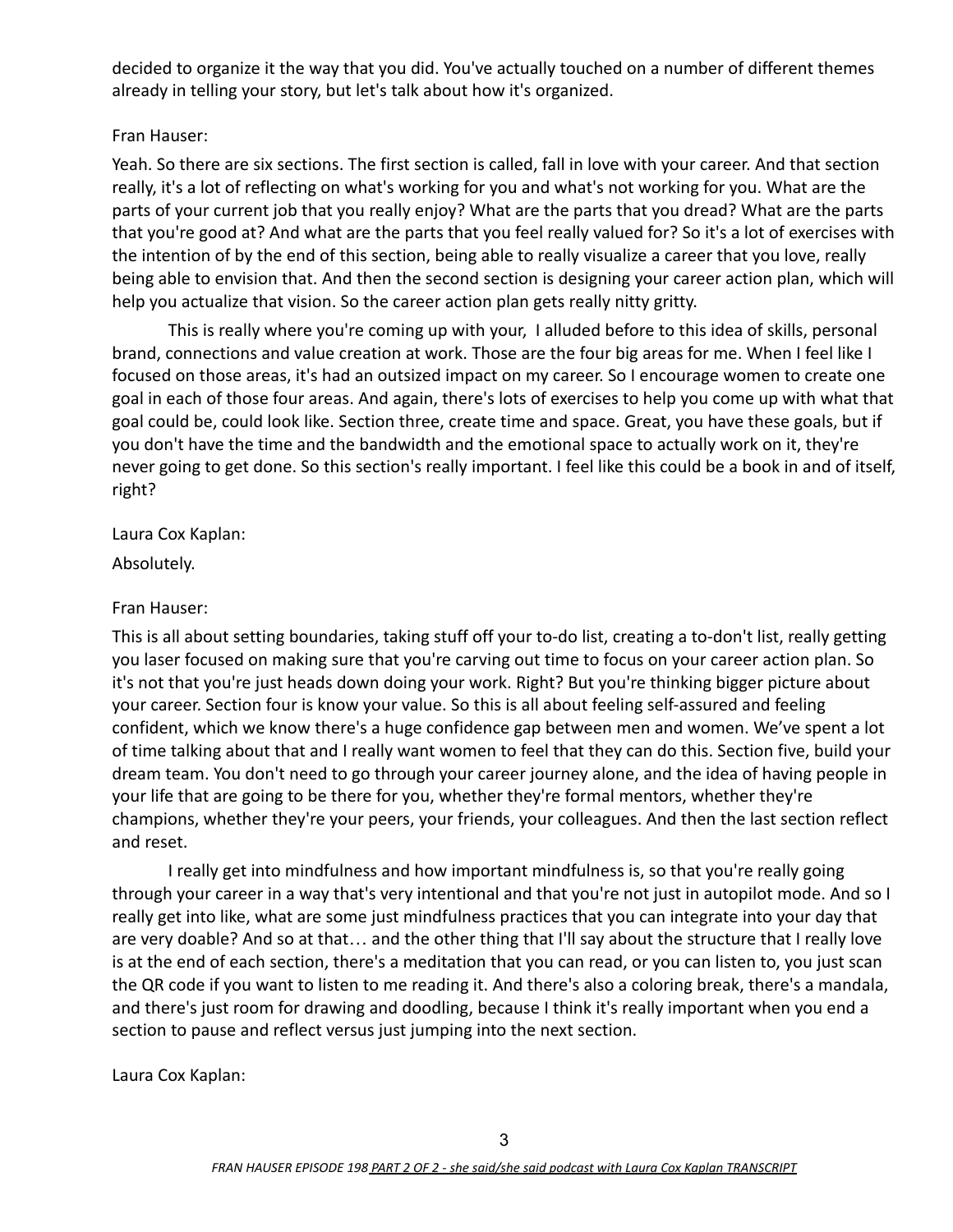I love that. I love so much of this structure. And one of the things that jumped out at me is that this is a workbook that I think works whether you're trying to level set where you are in this moment or maybe you realize you want to make a pivot or you want to reinvent yourself or you find yourself out of a job and you're trying to figure out what do I do next? Or maybe it's just to get more growth out of the, where you are, you still like what you're doing, but maybe there's more, right? That's how I read this.

#### Fran Hauser:

Yes. And I'm so glad that you picked up on that because I think for so many of us, it's really easy to focus on the negative and what's not working for me right now in my job and the work that I do. And one of the exercises that I have that I really love and it's been so helpful to me over the years is this exercise where you look at your calendar for the last month, two, three, whatever works for you, and you pick out the meetings or the events or the experiences that put a smile on your face. And then you go deep into each one of those. And you think about what was it about that experience that was so fulfilling? Was it the type of problem that I was solving? Was it the skills that I was using?

Was it the people that I was working with? And what that allows you to do is really laser in on, what are the parts of your job that you enjoy? Because maybe there's a way that you can do more of that. Going back to Time Inc. when I was eight years in to my 10 year stint there, I started getting that itch, and I actually did that exercise. And that's when I realized I really do love the startup piece of my job. I wasn't loving, sometimes when your job gets bigger, it becomes more administrative, and that was the part that I wasn't loving. I felt like I was spending so much time working on budgets and cost containment and decks to present to the board.

And I was in this really negative space. And I remember doing that exercise and realizing, but wait a second, I love meeting the startups. Is there a way that I can do more of that? I ended up talking to my boss about it and we decided that we would create this innovation lab at the company that I would run. And that allowed me to spend more of my time doing the work that I loved. And I had to go through and say like, what can I take off my plate and assign those things to my team, which by the way, they were so happy to take on more. Because those things that I didn't want to do were actually stretches. They were stretch assignments for my team. But it was just such a great exercise for me. And I've done that a few times where, because again, it's so natural to think about what's not working, but if you could just shift that mindset to, okay, what is working and is there a way that I could do more of that?

### Laura Cox Kaplan:

Yeah. I'm curious, you put a real premium on reflection at these different points in times, it's a big part of this book. Is that something that you've always done that you did naturally or at what point did you realize this is a thing? Maybe not everybody does it quite this way because, and I think you mentioned this maybe in both books, it's a well known thing that for an awful lot of women, we get really wrapped up in the minutia of our career in a way that sometimes men don't. Again, not true of every single woman every time, but it is generally true that we do tend to put our heads down and do the work and maybe less inclined naturally to take that step back and really reflect. Maybe talk about why you think, why you've done this or when you recognized the need to do that and why it was important.

Fran Hauser: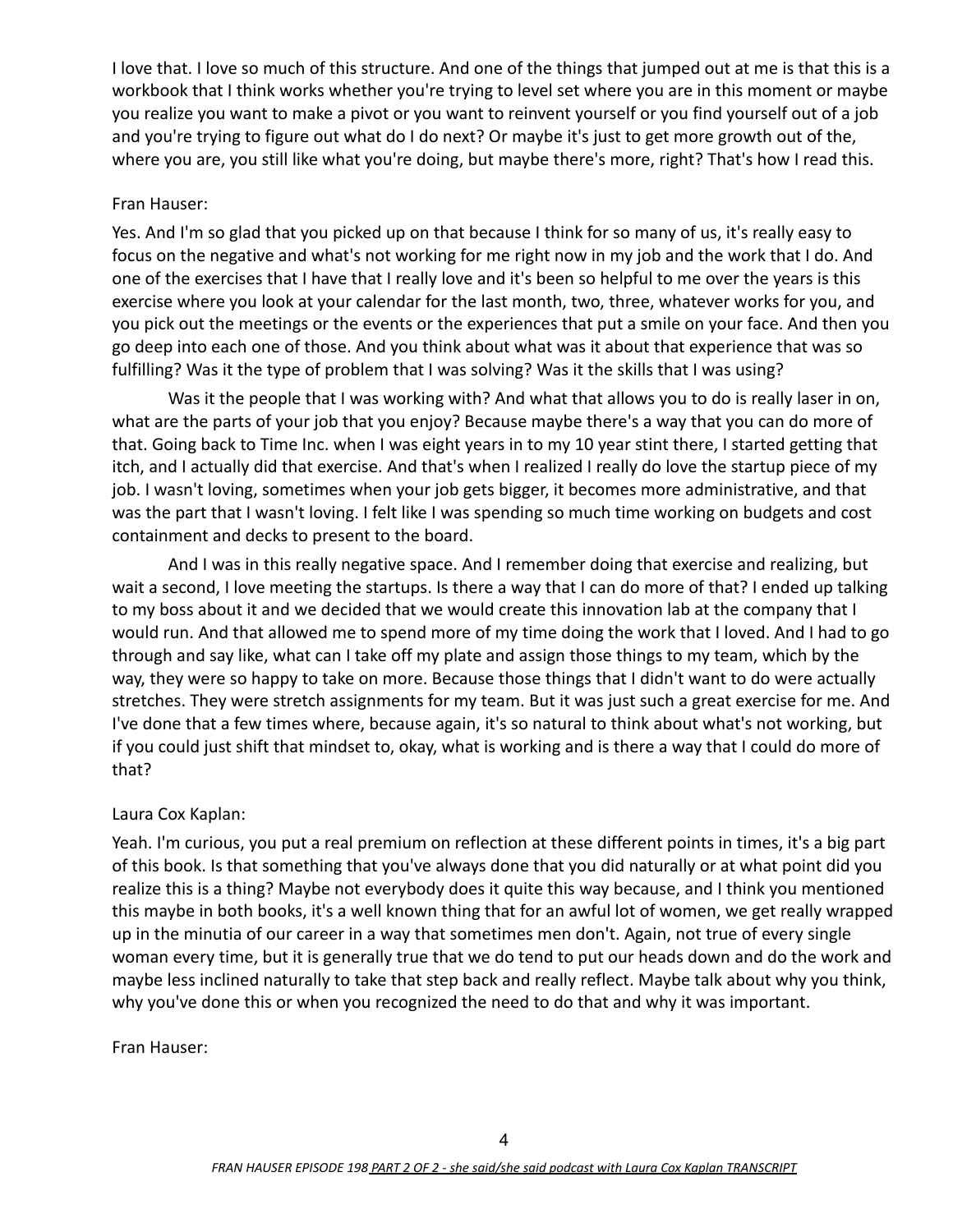I believe that I recognized how important reflection is actually when I got my first executive coach. And it was right after I returned to work after my first maternity leave. So this was what, this was 11 years ago.

## Fran Hauser:

And I remember I was really struggling because, I don't know, I was feeling very vulnerable because I wanted to show that I could still do it all, even though I had a baby now. And I was struggling with saying yes to everything and the really important things weren't getting done. Going back to your point about, I was getting all the easy things done on my to-do list, but the big strategic rocks were slipping through the cracks. So I decided to hire an executive coach and she was amazing. A lot of what she did with me, a lot of what she did with me was ask questions very much like a therapist. She would ask the right questions and a lot of those questions would lead to reflection. And it got to a point where, I worked with her for years, and it just became a practice. Right? The more you do something, it just became a practice, a muscle that I built that just became a very natural part of my life.

### Laura Cox Kaplan:

And you were seeing value from it, right?

## Fran Hauser:

I was seeing so much value from it because, when I hired her, what I realized was that I was just, talk about being in autopilot mode. I was just like a machine, just getting stuff done. And I remember sitting with her and really taking a big step back and thinking about, what are the big... where do I want to be spending my time? And I remember drawing an X-axis and a Y-axis, so I call it my Foursquare model, where the four quadrants are me, family, career and world, world being more of the nonprofit work that I do. And I just came up with a couple of really big things in each one of those four areas that I wanted to focus on and structured my day so that I could really be spending 70 to 80% of it in those areas. It's not realistic to say it's going to be 100%, right, because there's always the administrative stuff that we have to do. But I've used, I call it my Foursquare and I've been using it since then. It's been 11 years. I still have it today and it's something that I always refer to.

### Laura Cox Kaplan:

I think this is in Myth of the Nice Girl, too, right? Because I know it's in one, maybe in both books, but I know it's in that one.

### Fran Hauser:

Yep. There's a whole chapter on it in The Myth of the Nice Girl, and it's just something like, for me, it's really great. Once a quarter, I check in with myself and I'm like, do these still apply? Do I want to change things up? And every week, this is the important part from a discipline perspective, every Friday or over the weekend, I will look at my calendar for the upcoming week and I look at my to-do list because that's where you're spending your time. Right? Calendar and to-do list. So I look at that and I look for alignment with my foursquare. And if there is an alignment, then I change things up, because I'm always about creating time in my calendar. So I might move a meeting out. I might cancel it. I might shorten it. I might delegate it if I feel like, wait a second, you know how sometimes you say yes to things and then you're like, why did I say yes to this?

Laura Cox Kaplan: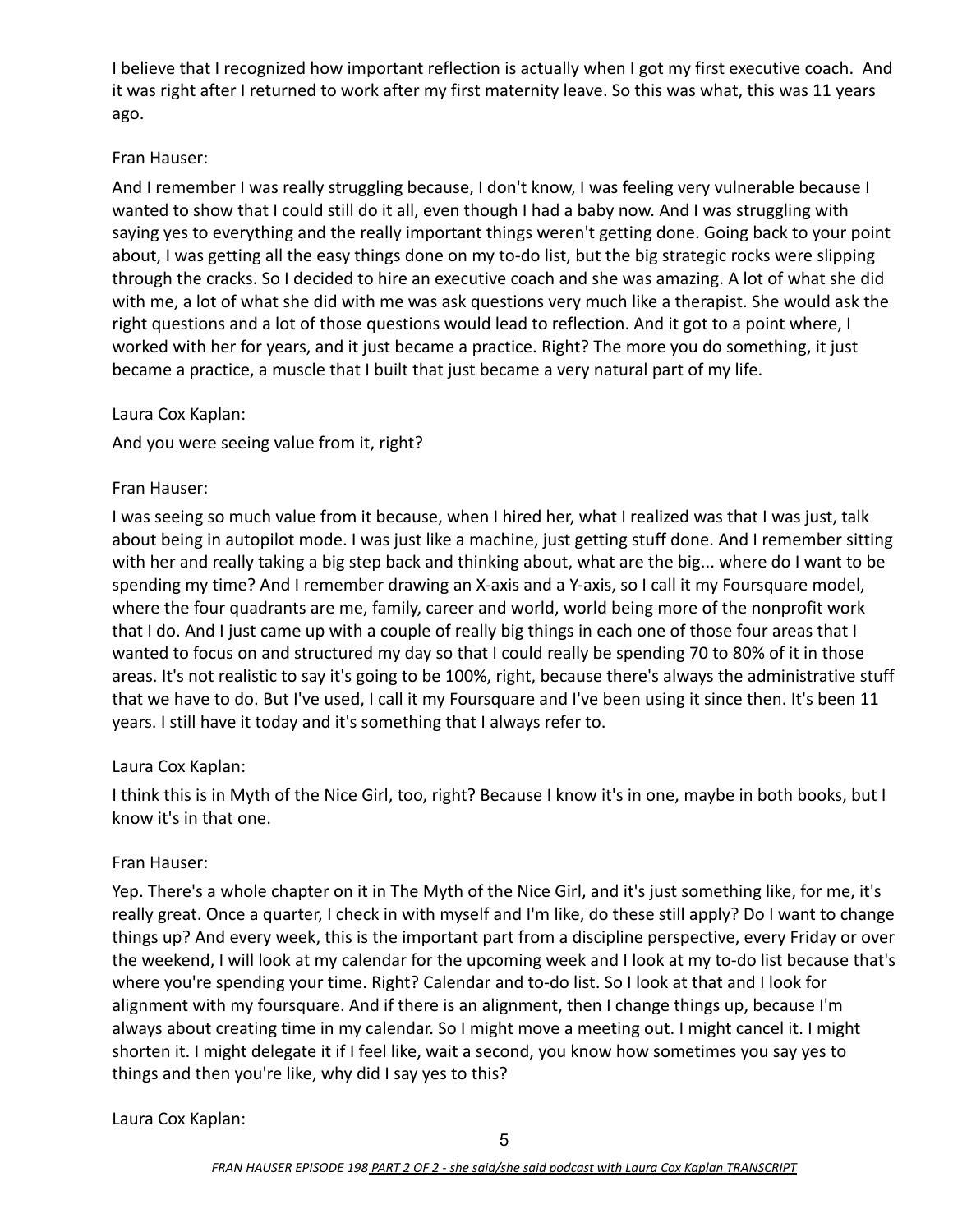## All the time.

## Fran Hauser:

All the time, I'm like, why is this on my calendar? What was I thinking when I said yes? So I'm very disciplined about that. And I think that's a really important part of it is that constant, weekly check-in, and also I pay attention to, if there's a certain priority that I'm just never getting to, maybe it's not really a priority. And I have to revisit it.

# Laura Cox Kaplan:

Yeah. Yeah. It's so interesting because as you're talking about that inclination to say yes to things, there's a couple things at work, right? There's both your voracious curiosity of learning something new, and so when you're a really curious person and you love learning, you may be more inclined to say yes to everything, right? And when you couple that with the nice piece and trying to be helpful to other people, there's a couple of things at play there. Let's talk about pushing back, you've talked a little bit about prioritizing and how you go about doing that. But maybe how you get the balance right. And talk about setting boundaries for yourself and for other people, as it relates to not taking on too much, not saying yes to things that really don't make sense for you.

## Fran Hauser:

Yeah. And this is so important and it's a big part of section three in Embrace The Work Of Your Career because I actually did a survey because I wanted to understand why we have such a hard time saying no. And what I learned is that it's really complicated. There were 15 different reasons, from people pleasing, which you just touched on, which is my big thing, to FOMO, to feeling vulnerable, to being addicted to being busy, believe it or not. And just wanting to like, right.

## Laura Cox Kaplan:

Oh, that's a big thing.

## Fran Hauser:

That addiction. So there's all these reasons. So I always say, step one to this is knowing what is your reason. What is your why for having a hard time saying no and being hyper aware of that so that when you get that request in your inbox and you're about to say, yes, it's like checking in with yourself. Like for me, I literally have to check in with myself and say, wait a second. Am I saying yes just because I feel bad saying no? Or am I saying yes, because this is really like something that's strategic, it's something that's aligned with my priorities. Or maybe it's just something that it's going to bring me joy, something that I want to do? So I have to be very intentional and it's very important that I do that. Sometimes I'll even say, you know what? I don't need to respond to this right now.

Let me think about it and then come back to it. And I always say, when you say, no, you can keep it short and sweet. You don't need to spend three paragraphs explaining why you can't do something. You can start by saying, thank you, thank you for thinking of me, thank you for the invitation. And then, you can just say, look, I'm heads down. I'm heads down writing my book. I'm heads down working on my business. I'm heads down working on this project. So I'm not going to be able to participate, but I wish you all the best. Two lines, two lines. And it's so important because I just think about how I feel, I feel like when I say no, it's like, ugh, I just created all this time for myself and all this space. Right? So it's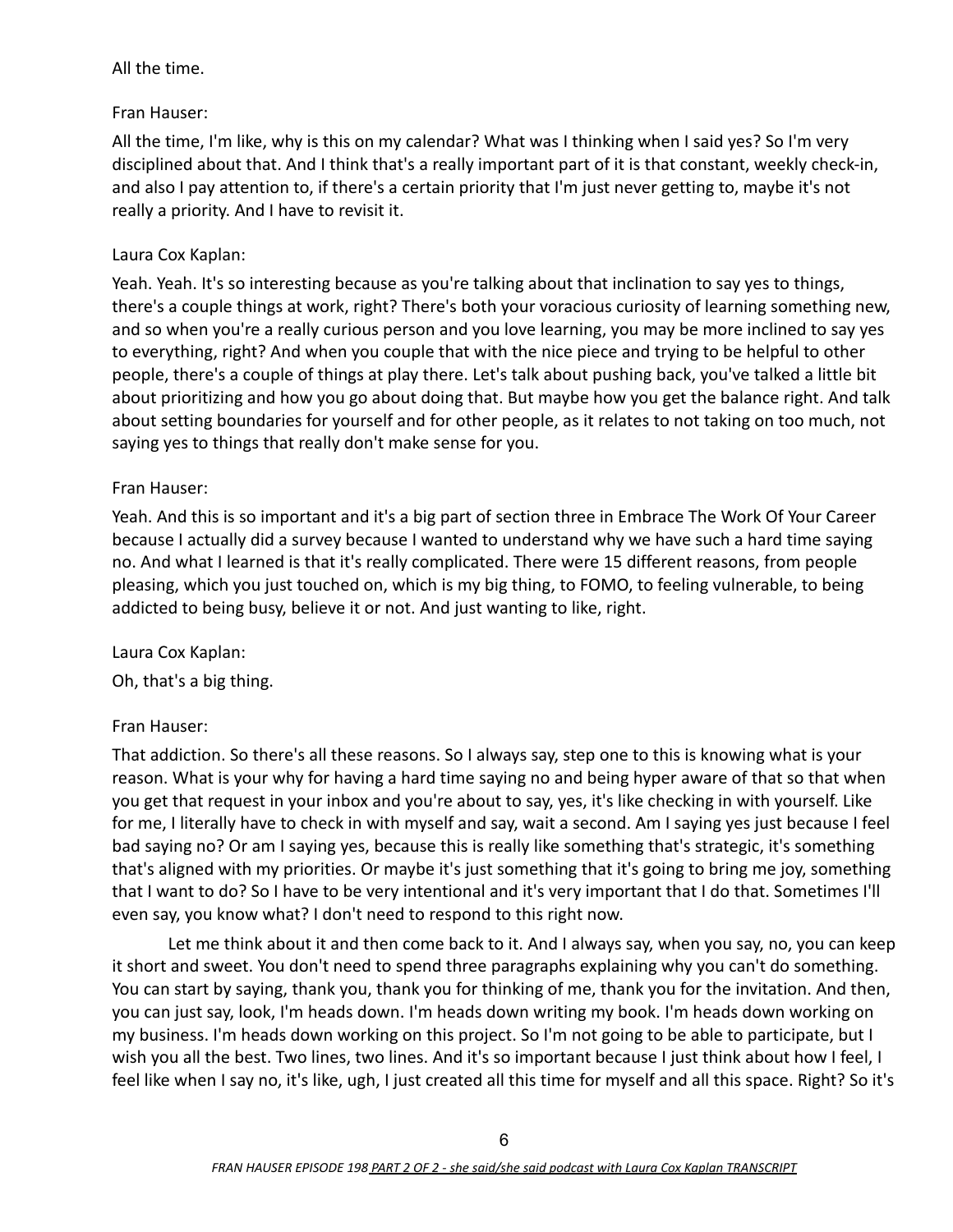one of the most important things that we can do is to protect that. Protect that time and protect that energy because they really are most special and most precious resources.

### Laura Cox Kaplan:

Yeah, absolutely. Absolutely. I would love for you to talk a little bit about your own personal practice, your own mindfulness practice. I know you're very dedicated to it every day. What does that look like for you?

### Fran Hauser:

Yeah, it's really the morning. It's when I wake up, I always wake up like 20 minutes before my kids wake up because I need that time to just get myself ready for the day. And one of the things that I always try to do is just something that will help me to connect with myself. It could be listening to a two minute guided meditation, it might be stretching, it might be doing my gratitude journal. It could look different every day, but it's really important that I'm doing something to connect with myself. And I'm not looking at my phone, first thing. That's a really big deal for me because I know that as soon as I look at my phone, I'm going to start getting all like, oh my gosh, the emails and the texts. So just, it's something that I feel so strongly about, if you could start your day by connecting with yourself, truly feeling grounded, whatever that might look like for you, it's huge.

It puts me in such a good place for the whole day. It just helps me feel more present, more grounded, not as frenzied, not as rushed. The other thing that I always like to say is I really try to build in 10 minutes between Zooms, between meetings just so that I can reset. It doesn't feel good for me when I'm rushing from one meeting right into another. Because I really want to make sure that I'm connecting with people and it's hard to do that when you're doing... Even like now, Laura, we're going to finish up soon and I have 30 minutes before my next meeting. The back to back doesn't work. It just doesn't work. So it's just integrating these little, these are just little things, right, throughout the day.

The other one that I like is when I start a meeting, I always like to spend a minute or two just connecting with the other person and not just jumping into the agenda, but maybe asking them how a certain part of the project is going. If I know that they've been struggling with it, just something to show that you've been listening to them and that you're very aware of what's going on with them at work or in their life. And I think again, when you do that, it makes the rest of the meeting so much more productive versus just jumping into the agenda.

### Laura Cox Kaplan:

Yeah, absolutely. I'm going to shift gears a little bit because I'd love to get your thoughts on this. As a piece of this workbook is around knowing your value and part of that can be developing your brand and your personal pitch, you hear a lot of pitches from female founders, these companies that you're working with and advising maybe best practices or some great tips for developing that excellent pitch for yourself. Whether it's your company or yourself or both.

#### Fran Hauser:

Yeah. I always say, I think it's so compelling when I hear a pitch and the founder starts with their origin story, their why, versus just jumping into the market and the product and the pain point. I want to hear really about, why is the founder personally excited and passionate about this and why are they the right person to be taking this on? And I feel like so often, founders will pitch me and they just skip that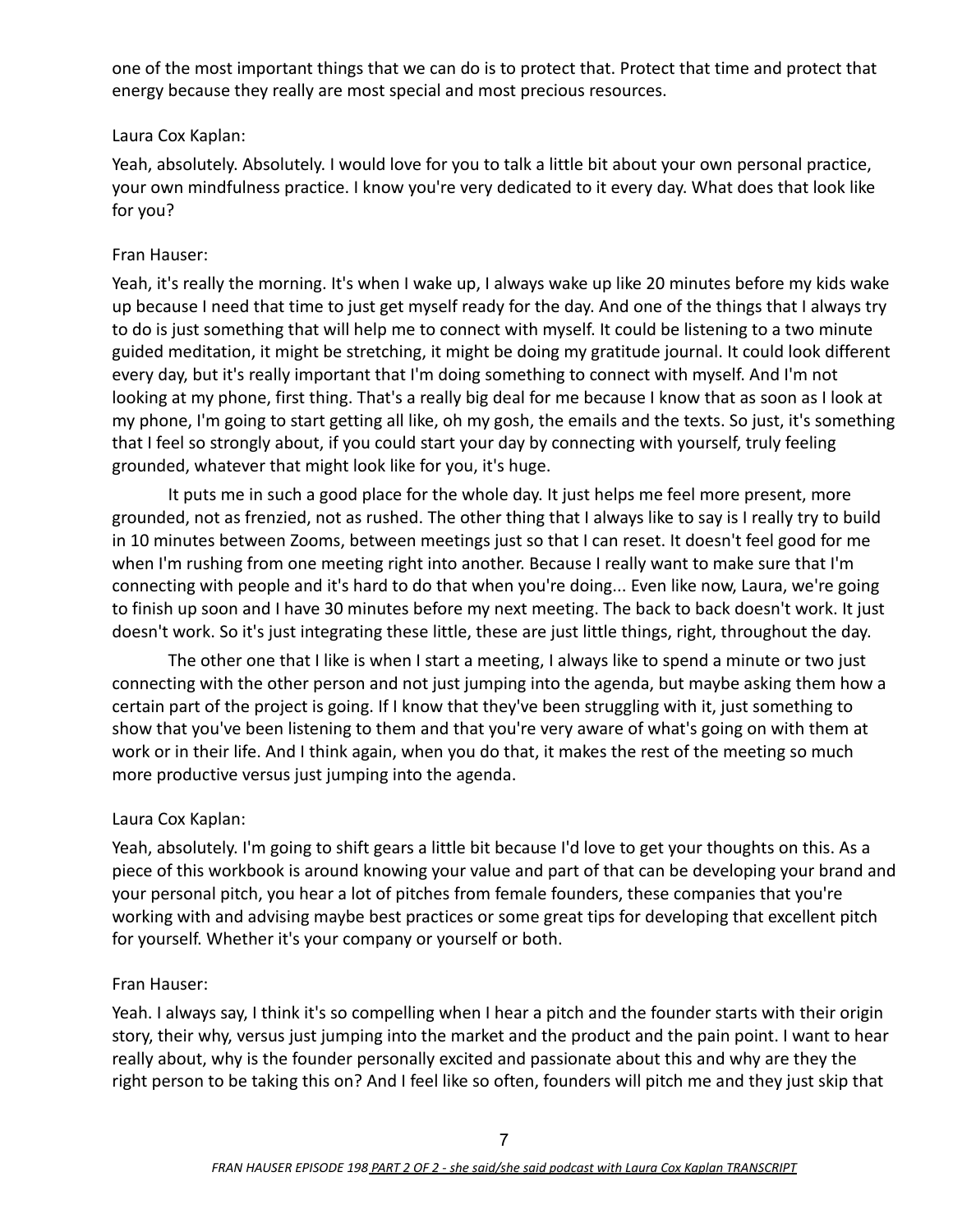part. They're so focused on the product and the market as opposed to focusing on why they're the perfect person to be taking this on. So that would be my biggest advice.

## Laura Cox Kaplan:

That's really great advice. Maybe one final question. If you could go back and talk to 22 year old Fran as she was just launching in her career, what advice would you give her?

## Fran Hauser:

I think the biggest advice I would give her is to not put so much emphasis on what you believe others expect of you, but to really create your own expectations for yourself. I think that's something, especially early on in my career, I was always just so worried about what others, what I believed others expected of me in my career in terms of my next move. And I think, it's just really important to believe in yourself and to set your own expectations.

### Laura Cox Kaplan:

Yeah. That's great advice. Fran, I loved this conversation. Thank you so much for the time.

## Fran Hauser:

Oh, thank you for having me. I really enjoyed it, Laura. Thank you. And thank you for everything that you're doing.

## Laura Cox Kaplan:

Thank you. Well, I love both books. The latest one Embrace The Work, Love Your Career is out now, but you need to also pick up the Myth of the Nice Girl, achieving a career you love without becoming a person you hate. They're both terrific. We'll include those links to purchase those in the show notes for the episode. Fran, thank you so much again, really loved it.

### Fran Hauser:

Thanks Laura.

## **EPISODE CLOSE**

Hey friend, I hope you enjoyed part 2 of my two-part conversation with Fran Hauser.

A few themes that really jumped out for me --- Fran's four square model, how she thinks about reflection and mindfulness, her thoughts on saying no to things we might feel obligated to say yes to, and then her terrific advice on how to make your pitch stand out. So many great pieces of advice packed in here.

I think my favorite topic from this episode was probably how Fran talks about the power reflection and why it matters as we set a strategy for our career journey. That focus on being strategic is clearly a core value for Fran, along with that important quality we talked so much about in Episode 197 -- how nice has been a differentaiteing factor for her in her career.